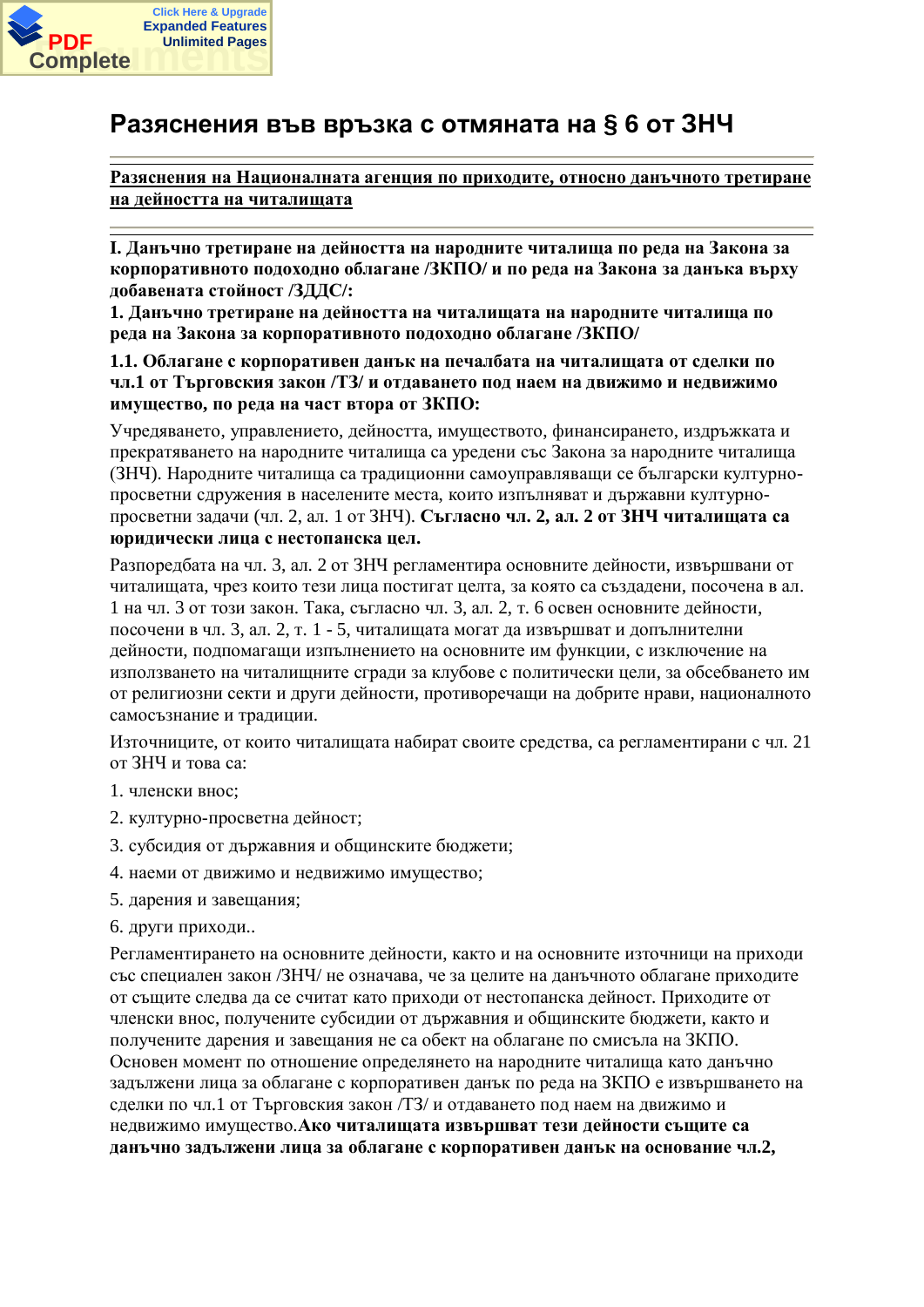

## ал.1, т.1 във връзка с чл.1, т.2 от Закона за корпоративното подоходно облагане **ɁɄɉɈ/ ɜɫɢɥɚɨɬ 01.01.2007ɝ.**

Тьрговския закон не абсолютизира изискването да се извършва дейност в разновидностите, посочени в ал.1 на чл.1. Изброяването на търговските сделки и дейности в чл. 1, ал.1 на ТЗ е неизчерпателно, особено по отношение на услугите, визирани в т. 13. Законът отказва качеството на търговец единствено в строго определени случаи /чл.2 от ТЗ/ и то - по отношение на физически лица.

Макар и да не са търговци по своя статут, каквито са например търговските дружества, предметът на дейност на народните читалища, определен съгласно чл.3 от ЗНЧ по начало не може да се определи като нетърговска дейност, още повече, че за постигане на основните си цели читалищата извършват редица дейности, част от които срещу заплашане, като: уреждане и поллържане на фото-, фоно-, филмо- и вилеотеки; организиране на школи, кръжоци, курсове, клубове, кино- и видеопоказ, както и извършване на други допълнителни дейности.

Предвид горното, за да се определи една дейност, осъществявана от читалище, като търговска/стопанска, тя следва да отговаря на следните критерии:

**1. дейността да се извършва по занятие, да е източник на постоянен, регулярен доход**  $u$ дейността да се осъществява с иел печалба /не е необходимо печалбата фактически да е реализирана/ или дейността да се осъществява в частен интерес на  $b$ *юридическото лице*;

2. иените на предоставените услуги или стоки да се формират на пазарен принцип.

## В този смисъл резултатите от дейността на народните читалища, която отговаря НА ПОСОЧЕНИТЕ КРИТЕРИИ, КАКТО И ОТ ОТДАВАНЕТО ПОД НАЕМ НА ДВИЖИМО И НЕДВИЖИМО имушество, поллежат на облагане с корпоративен ланък по рела на част втора от **ЗКПО.**

Размерът на данъка е 10 на сто, съгласно чл.20 от ЗКПО.

При формиране на данъчния финансов резултат следва да се има пред вид разпоредбата на чл.30 от ЗКПО, която регламентира признаването за данъчни цели на част от неразпределяемите разходи на юридически лица с нестопанска цел. Терминът "Неразпределяеми разходи" е дефиниран с \$1, т.17 от ДР на ЗКПО.

#### 1.2. Облагане с данък при източника на начислени/изплатени доходи на чуждестранни лица, по реда на част трета от ЗКПО:

На основание чл. 195, ал.2 от ЗКПО, когато народните читалища начисляват на чуждестранни юридически лица доходите, посочени в чл. 12, ал.2 и ал.5 от закона, същите следва да удържат данък при източника в размер на 10 на сто върху брутния размер на тези доходи. За доходите по чл.12, ал.3 и ал.8, данъкът се удържа и внася от получателя на дохода .а основание чл.195, ал.3.

При наличие на Спогодба за избягване на двойното данъчно облагане между Република България и държавата, на която е местно съответното чуждестранно лице – получател на дохода, се прилага данъчната ставка, предвидена в съответната спогодба.

Лицата, начислили дохода, и удържали и внесли данъка при източника декларират това обстоятелство с декларация по образец, съгласно чл.201 от ЗКПО. Данъкът се внася в бюджета в определените в чл.202 от закона срокове.

#### **1.3. Облагане с данък на определени разходи по реда на част четвърта от ЗКПО:**

Народните читалища са данъчно задължени лица за данъка върху разходите по реда на част четвърта от ЗКПО на основание чл.207, ал.1 и ал.2 във връзка с чл.2, ал.1, т.1 и т.5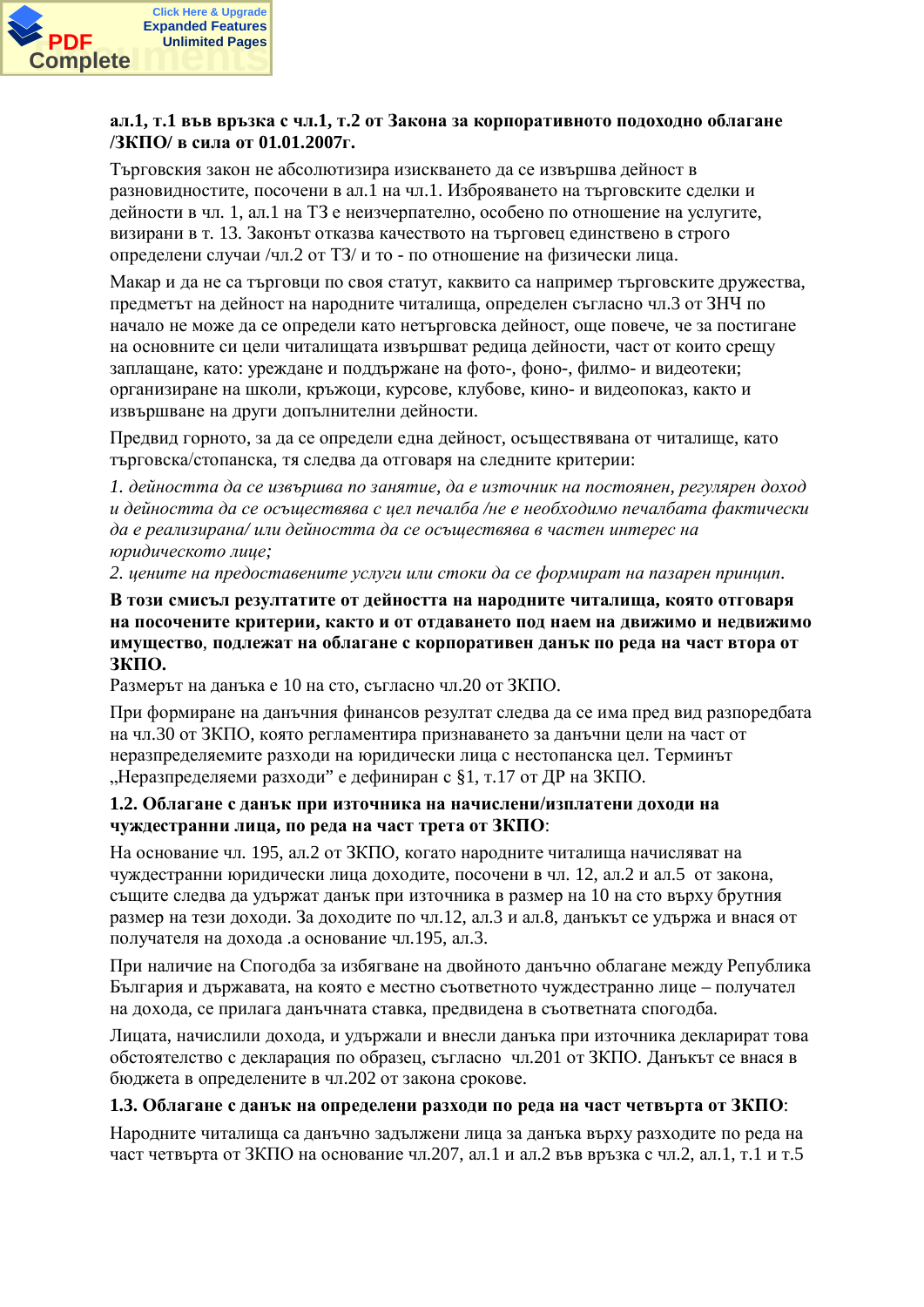

и от закона. Съгласно чл. 204 от ЗКПО с данък върху разходите се облагат следните документално обосновани разходи:

1. представителните разходи, свързани с дейността;

2. социалните разходи, предоставени в натура на работници и служители и лица, наети по договор за управление и контрол;

3. разходите, свързани с експлоатация на превозни средства, когато с тях се осъществява управленска дейност.

Данък върху представителните разходи и данък върху разходите, свързани с експлоатация на превозни средства, когато с тях се осъществява управленска дейност  $\pi$ .1 и т.3 по-горе/ дължат лицата, които подлежат на облагане с корпоративен данък. Т.е. когато читалищата извършват стопанска/търговска дейност, същите са данъчно задължени лица за данъка по чл.204, т.1 и т.3 от ЗКПО за частта от **разходите относима към стопанската/търговската им дейност.** 

Облагането на социалните разходи с данък, е обвързано с качеството на читалището като работодател или възложител по договори за управление и контрол. В тази връзка читалищата са данъчно задължени лица по реда на чл.204, т.2 от ЗКПО за **ы благане с ланък на социалните разхоли, предоставени в натура. Социалните** разходи, които не са предоставени в натура, се облагат при условията и по реда на Закона за данъците върху доходите на физическите лица.

Данъчната ставка на данъка върху разходите е 10 на сто. Данъкът се внася до 15-о число на месеца, следващ месеца, в който е начислен разходът.

## 2. Данъчно третиране по реда на Закона за данъка върху добавената стойност /ЗДДС/ на дейността на читалищата

В аспекта на данъчното третиране по Закона за данъка върху добавената стойност **на дейността на читалищата следва да се има предвид отмяната на параграф 6 от**  $\Pi$ ЗР на Закона за народните читалища /ЗНЧ/, която до 31.12.2006г. освобождаваше ЧИТАЛИЩАТА ОТ ВСЯКАКВИ ДЪРЖАВНИ И МЕСТНИ ДАНЪЦИ, ТАКСИ И МИТА ВЪРХУ **исновните им дейности и имуществата свързани с тях. Т.е. за извършваните от** читалищата след 01.01.2007г. доставки на стоки и услуги следва да се прилагат **изпоредбите на ЗДДС.** 

Данъчно задължено лице по този закон е всяко лице, което извършва независима икономическа дейност, без значение от целите и резултатите от нея. Съгласно разпоредбата на чл.3, ал.2 от ЗДДС независима икономическа дейност е и всяка дейност, осъществявана редовно или по занятие срещу възнаграждение, включително експлоатацията на материално и нематериално имущество с цел ПОЛУЧАВАНЕ НА РЕЛОВЕН ЛОХОЛ ОТ НЕГО. В ТАЗИ ВРЪЗКА СЛЕЛВА ЛА СЕ ИМА ПРЕЛВИЛ, ЧЕ ИЗВЪРШВАНАТА ДЕЙНОСТ ОТ ЧИТАЛИЩАТА, КОГАТО Я ИЗВЪРШВАТ ПО ЗАНЯТИЕ И ТЯ Е източник на постоянен, регулярен доход и същата се осъществява с цел печалба /не е необходимо печалбата фактически да е реализирана/ или дейността да се **исьшествява в негов частен интерес, както и ако цените на прелоставените услуги** или стоки да се формират на пазарен принцип тези доставки следва да бълат третирани по общия ред на ЗДДС.

Само когато читалищата извършват услуги или доставки на стоки:

• които са свързани с някоя от дейностите по чл.3, ал.2 от ЗНЧ, извършвани от тях  $\mathbf{u}$ 

• са във връзка с набиране на средства, използвани за тяхната дейност или са извършвани за постигане на целите, за които са създадени тези доставки ще са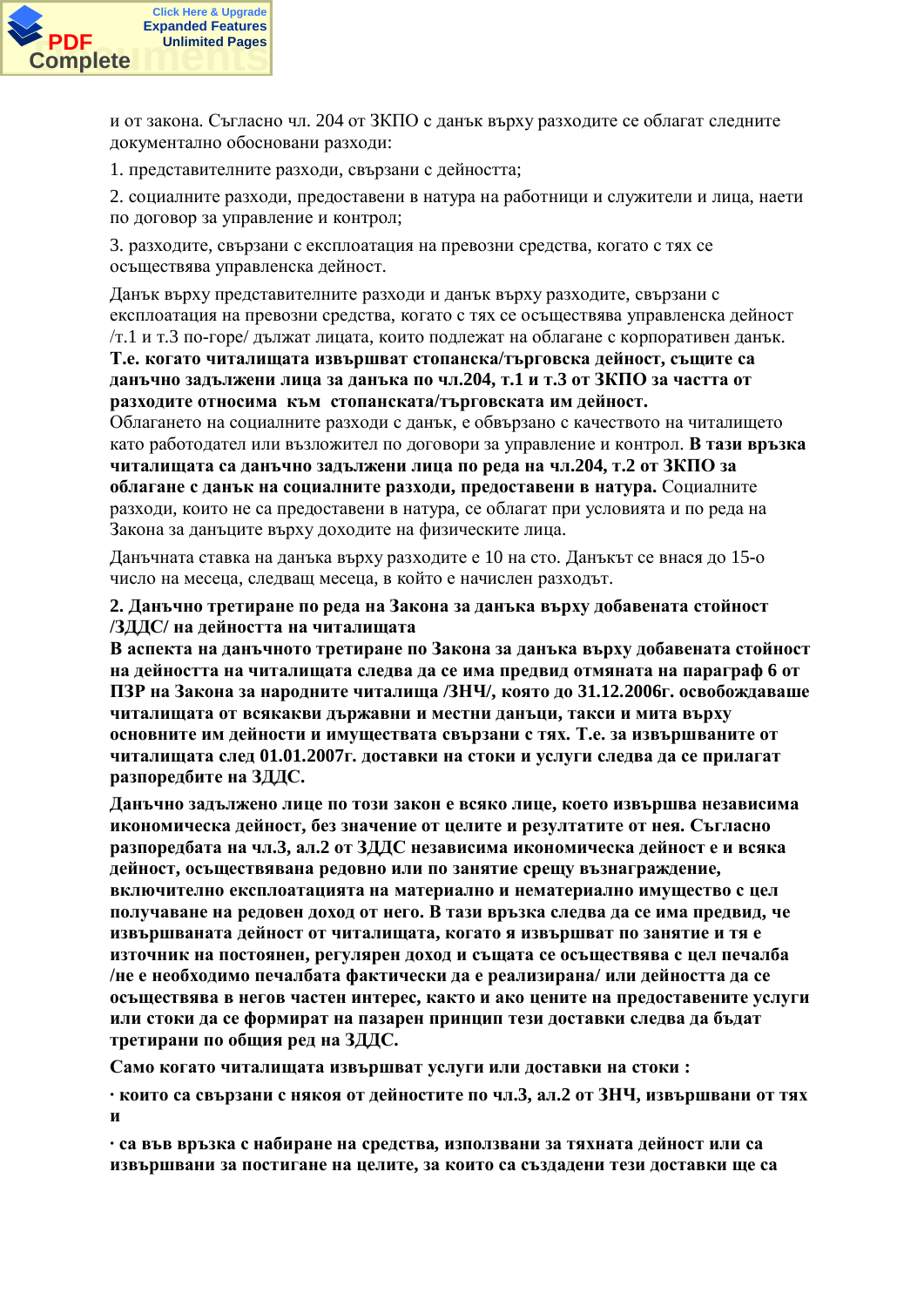

**i**OСВОбодени съгласно разпоредбата на чл.38, ал.1 във връзка с чл.44, ал.1, т.2 от **ЗДДС.** 

Следва да се има предвид и разпоредбата на чл.44, ал.2 от ЗДДС съгласно която тези лоставки ше са освоболени локолкото те не волят ло нарушаване правилата на конкуренция.

 $C$ ъгласно разпорелбата на чл.38, ал.1 във връзка с чл.44, ал.1, т.3 от ЗЛЛС **освободени ще са и доставките на стоки и услуги от читалищата в полза на** техните членове срещу членски внос, определен в съответствие с правилата им на  $\overline{A}$ ейност.

Следва да се има предвид, че ако читалищата редовно или по занятие срещу **възнаграждение с цел получаване на редовен доход предоставят професионално эбразование и обучение, както и следдипломно обучение и преквалификация и** повишаване на квалификацията осъществяващи дейност като център за професионално обучение или център за информация и професионално **изнентиране по реда на Закона за професионалното образование и обучение, те в** този случай ще извършват доставки, които съгласно разпоредбата на чл.38, ал.1 във връзка с чл.41, т.1, б. "а" от ЗДДС ще са освободени. Когато читалищата **ИЗВЪРШВАТ СЪЩИТЕ ДОСТАВКИ, НО ВЪВ ВРЪЗКА С ПРОЯВИ ЗА НАбИРАНЕ НА СРЕДСТВА,** използвани за тяхната дейност същите следва да се третират като освободени  **разпоредбата на чл.38, ал.1 във връзка с чл.44, ал.1, т.1 от ЗДДС.** 

Доставката на учебници и учебни помагала, одобрени от министъра на **образованието и науката или от министъра на културата в съответствие с** vтвърдените задължителни учебно-образователни програми и учебни планове, **когато стоките са доставени от читалищата, осъществяващи дейност като център** за професионално обучение или център за информация и професионално **ыриентиране по реда на Закона за професионалното образование и обучение,** същите следва да се третират като освободени на основание чл.38, ал.1 във връзка  $c$  чл.41, т.1, б. "а" от ЗДДС. Когато читалищата извършват същите доставки, но във връзка с прояви за набиране на средства, използвани за тяхната дейност същите следва да се третират като освободени съгласно разпоредбата на чл.38, **ал.1 във връзка с чл.44, ал.1, т.1 от ЗДДС.** 

Слелва ла се има прелвил, че при получаване от читалишата на субсилии пряко свързани с извършваните от него доставки данъчната основа на същите следва да бъде увеличена с тях. Отпуснатите субсидии следва да са пряко обвързани с количеството, качеството или пената на прелоставяни стоки или услуги. Т.е стойността, върху която се начислява или не се начислява данък върху добавената стойност в зависимост от това дали доставката е облагаема или **• освободена следва да се увеличи със стойността на получените субсидиите.** Съгласно разпоредбата на параграф 1, т.15 от ДР на ЗДДС не са субсидии, пряко свързани с доставка, субсидиите, предназначени единствено за:

 $\bf{a}$ ) покриване на загуби:

**б) финансиране на разхоли, включително за прилобиване или ликвилация на активи.** 

Следва да се има предвид, че съгласно разпоредбата на чл.50 от ЗДДС като **освободени ще бъдат третирани доставките на стоки или услуги** 

**- които са използвани изцяло за извършването на освободени доставки и на това основание не е било упражнено правото на приспадане на данъчен кредит по**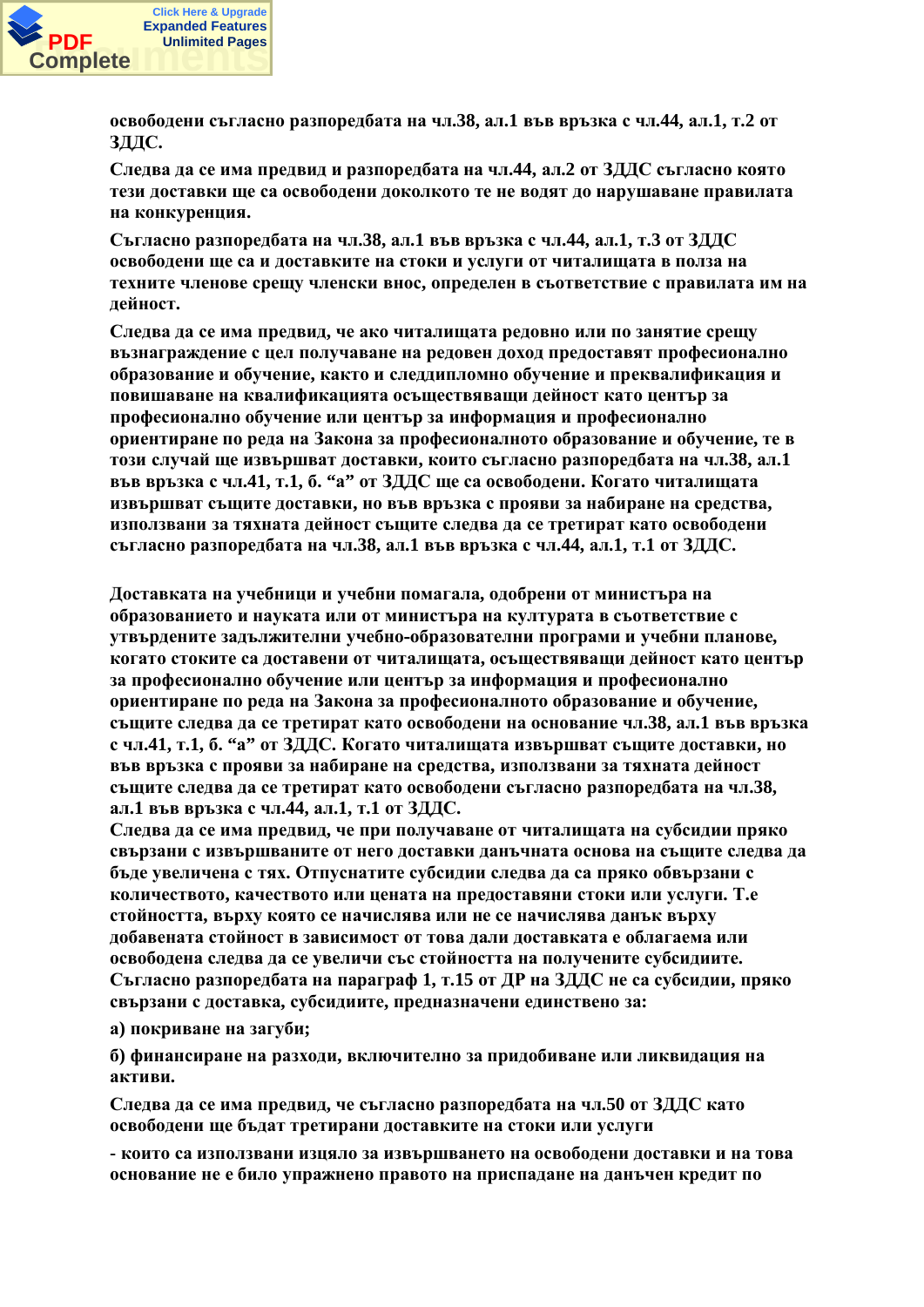

**отношение на начисления данък при тяхното производство, придобиване или ɜɧɨɫ;**

**- при производството, придобиването или вноса на които не е било налице право** На приспалане на ланъчен крелит на основание чл. 70 от същия закон.

За стоките и услугите предназначени за извършване на освободени доставки **юегистрираните лица по ЗДДС няма да имат право на приспадане на данъчен кредит. Лицата имат право на приспадане на частичен данъчен кредит по утношение на данъка за стоки и услуги, които се използват както за извършване НА ДОСТАВКИ, ЗА КОИТО ЛИЦЕТО ИМА ПРАВО НА ПРИСПАДАНЕ НА ДАНЪЧЕН КРЕДИТ, ТАКА И** за доставки или дейности, за които лицето няма такова право по реда установен с **изпоредбата на чл.73 от ЗДДС.** 

 $\mathbf{C}$  оглед гореизложеното по т.1.1. и т.2 от настоящето разяснение могат да  $$ 

- Организирането от читалищата на концерти, празненства и чествания, които имат инцидентен характер, свързани са с конкретни дати и исторически или други събития, и приходите от тях са източник за набиране на средства за издръжка на читалищата, не представляват стопанска дейност и не подлежат на облагане с корпоративен данък. По реда на ЗДДС тази доставка следва да бъде третирана като освободена съгласно разпоредбата на чл.38, ал.1 във връзка с чл.44, ал.1, т.2 от ЗДДС само в случаите когато тези доставки са във връзка с набиране на средства, използвани за дейността на читалището или същите са извършвани за ПОСТИГАНЕ НА ЦЕЛИТЕ ЗА КОИТО Е СЪЗЛАДЕНО.
- Организирането от читалищата школи, кръжоци и курсове, които са **ПЛАТЕНИ, СЪЩИТЕ СА ИЗТОЧНИЦИ НА ПОСТОЯНЕН, РЕГУЛЯРЕН ЛОХОЛ И ЦЕНИТЕ ИМ** са формирани на пазарен принцип, представляват стопанска дейност и подлежат на облагане с корпоративен данък по реда на ЗКПО. По реда на ЗДДС тези доставки следва да бъде третирани като освободени съгласно **paзпоредбата на чл.38, ал.1 във връзка с чл.41, ал.1, б. "a" от ЗДДС само ако** читалището осъществява тази дейност като център за професионално **обучение или център за информация и професионално ориентиране по реда** на Закона за професионалното образование и обучение. Тези доставки ще са **освободени на основание чл.38, ал.1 във връзка с чл.44, ал.1, т.1 от ЗДДС** само когато читалищата извършват тези доставки във връзка с прояви за набиране на средства, използвани за тяхната дейност или е извършвана за постигане на целите за които е създадено. В противен случай доставките следва да бъдат третирани като облагаеми.
- Доставките свързани с дейносттаизвършвана от читалищата като **библиотека в полза на техните членове срещу членски внос, определен в** съответствие с правилата им на дейност съгласно разпоредбата на чл.38, ал.1 във връзка с чл.44, ал.1, т.3 от ЗДДС следва да се третират като  $$
- Организирането от читалищата на фонотеки, филмотеки и видеотеки, които са платени и цените им се образуват на пазарен принцип, като същите са източници на постоянен, регулярен доход, представлява **ктопанска дейност, която се облага с корпоративен данък. По реда на ЗДДС** тези доставки следва да бъде третирани като облагаеми.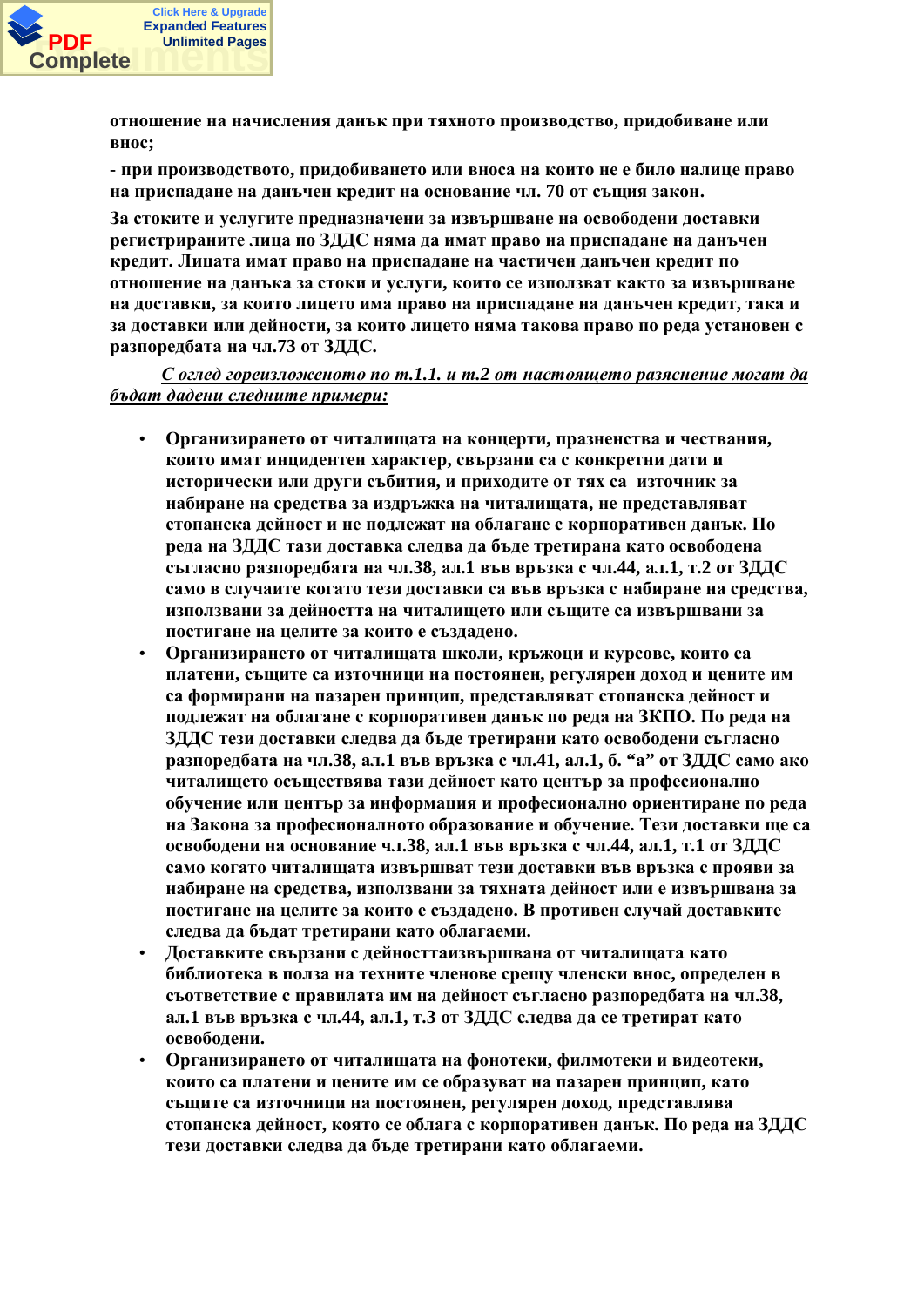

- Създаването и съхраняването на музейни сбирки, които имат за цел **развитие и обогатяване на културния живот; запазване на обичаите и** традициите на българския народ; разширяване на знанията на гражданите и приобщаването им към ценностите и постиженията на науката, **ИЗКУСТВОТО И КУЛТУРАТА, КАКТО И ВЪЗПИТАВАНЕ И УТВЪРЖДАВАНЕ НА НАЦИОНАЛНОТО САМОСЪЗНАНИЕ, СА ДЕЙНОСТИ, КОИТО НЕ МОГАТ ДА СЕ ОПРЕДЕЛЯТ** като стопански, съответно не се облагат с корпоративен данък. По реда на ЗДДС тези доставки следва да бъде третирани като освободена на основание ЧЛ.38, ал.1 във връзка с чл.44, ал.1, т.1 от ЗДДС само когато читалищата ИЗВЪРШВАТ ТЕЗИ ДОСТАВКИ ВЪВ ВРЪЗКА С ПРОЯВИ ЗА НАбИРАНЕ НА СРЕДСТВА, използвани за тяхната дейност или е извършвана за постигане на целите за които е създадено. В противен случай същите следва да бъдат третирана като облагаеми.
- Отдаването под наем на помещения и други активи е стопанска дейност, която се облага с корпоративен данък. По реда на ЗДДС тази доставка следва да бъде третирана като облагаема.
- Предоставянето от читалищата на платени ксерокс услуги с цени,  $\phi$ ормирани на пазарен принцип е стопанска дейност, поради което реализираните от нея печалби се облагат с корпоративен данък по реда на ЗКПО. По реда на ЗДДС тази доставка следва да бъде третирана като **облагаема.**
- Създаваните от читалищата интернет-центрове, както и поддържане на тяхното функциониране чрез предоставяне на интернет-услуги следва да се третира като стопанска/търговска дейност. Реализираните от тази дейност печалби подлежат на облагане с корпоративен данък по общия ред, **регламентиран със ЗКПО. По реда на ЗДДС тази доставка следва да бъде** третирана като облагаема.
- Приходите от членски внос не представляват стопанска/търговска дейност и не се облагат с корпоративен данък. Съгласно разпоредбата на чл.38, ал.1 **във връзка с чл.44, ал.1, т.3 от ЗДДС освободени са и доставките на стоки и УСЛУГИ ОТ ЧИТАЛИЩАТА В ПОЛЗА НА ТЕХНИТЕ ЧЛЕНОВЕ СРЕЩУ ЧЛЕНСКИ ВНОС, ыпределен в съответствие с правилата им на дейност.**
- Получените субсидии от държавния и общинските бюджети не са приходи **ы стопанска/търговска дейност. Със субсидиите пряко свързани с** извършваните от читалищата доставки следва да бъде увеличена данъчната основа на същите по реда на ЗДДС.
- Получените дарения и завещания не попадат в обхвата на стопанската/търговската лейност.
- Може да се каже, че дадена дейност, извършвана от читалище и попадаща в **ыбхвата на дейностите, определени със ЗНЧ, би била по принцип изключена ы обхвата на стопанската /търговската лейност, ако прихолите от нея са** регламентирани и установени в нормативен акт – например тарифа към закон, наредба и др.под.
- По отношение данъчното третиране по ЗКПО на дейностите, при които ПОЛУЧЕНИТЕ ПРИХОДИ ПОКРИВАТ ЕДИНСТВЕНО **размера на направените разходи** за издръжката им. следва да отбележим. че съществуват две възможности:

1. Получените приходи са ограничени с нормативен акт до размера на НАПРАВЕНИТЕ РАЗХОДИ ЗА ИЗДРЪЖКАТА ИМ – В ТЕЗИ СЛУЧАИ ВЪПРОСНИТЕ ДЕЙНОСТИ НЕ СЕ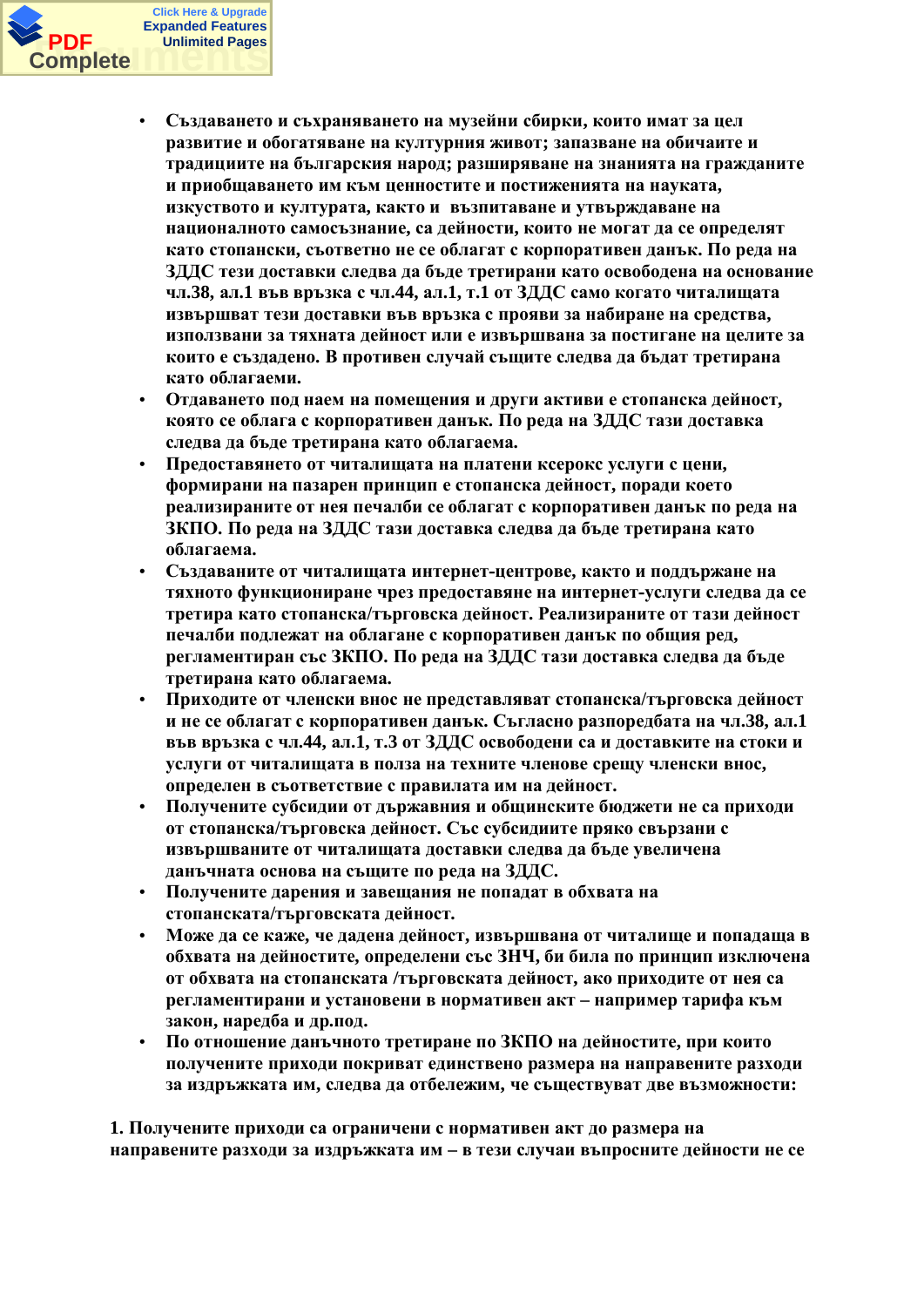

покриват със съдържанието на понятието за стопанска дейност и не подлежат на **ыблагане с корпоративен данък.** 

2.Във всички останали случаи, при които приходите от определена дейност са равни на издръжката/себестойността и, но това не е регламентирано в нормативен акт /напр. уреждане и поддържане на платени библиотеки или читални и др.под./, **с оглед на казаното в т.1.1. по-горе може да се определи, че същите представляват** стопанска дейност и подлежат на облагане с корпоративен данък. Доколкото **ыбаче при така формирани цени, покриващи единствено себестойността на** предоставените услуги не би била налице данъчна печалба, то няма да има и даньчна основа за облагане с корпоративен даньк.

**II.** Данъчно третиране по Закона за местни данъци и такси /ЗМДТ/ на дейността **НА ЧИТАЛИШАТА** 

**Отмяната на § 6 от ПЗР на Закона за народните читалища, в сила от 01.01.2007 г., НЕ ВЛИЯЕ ВЪРХУ ЛЪЛЖИМОСТТА НА ЛАНЪКА ВЪРХУ НЕЛВИЖИМИТЕ ИМОТИ. КАКТО И ЛО** 01.01.2007 г. народните читалища не дължат данък върху недвижимите имоти за притежаваните и ползвани недвижими имоти, като основанието за това е чл. 24, **ал.** 1, т. 4 ЗМДТ.

От 01.01.2007 г. читалищата дължат такса за битови отпадъци за притежаваните и ползвани от тях имоти. Заплащането на таксата е в зависимост от вида и броя на услугите, които се предоставят в района на местонахождение на имота. Хипотезите на освобожлаване от такса са прелмет на регламентиране от Наредбите на общинските съвети по чл. 9 ЗМДТ.

**ɓɨɫɟɨɬɧɚɫɹɞɨɞɚɧɴɤɚɜɴɪɯɭɩɪɟɜɨɡɧɢɬɟɫɪɟɞɫɬɜɚ, ɁɆȾɌɧɟɫɴɞɴɪɠɚɨɫɧɨɜɚɧɢɟ,** което да освобождава читалищата от данък за притежаваните превозни средства. Поради тази причина както до 01.01.2007 г., така и след това читалищата заплащат данък върху превозните средства.

Ш. Облагане на доходи на чуждестранни лица с окончателен данък по глава шеста от Закона за данъците върху доходите на физическите лица /ЗДДФЛ/ С окончателен данък, независимо от обстоятелствата по чл. 13 от ЗДДФЛ, се  $\delta$ благат доходите изброени в чл. 37, ал. 1, т. 1-12 на същия закон, **начислени/изплатени в полза на чуждестранни физически лица. Окончателният ДАНЪК е в размер 10 на сто, като за доходите по чл.37, ал. 1, т. 1 – 9 се определя** върху брутната сума на начислените/изплатени доходи и се внася от Предприятието – платец на дохода, в срок до края на месеца, следващ месеца на **НАЧИСЛЯВАНЕТО НА ДОХОДА (ЧЛ. 37, АЛ. 2, ЧЛ. 46, АЛ. 1 И ЧЛ. 65, АЛ. 1 ОТ ЗДДФЛ).** Когато доходите по чл. 37 от ЗДДФЛ са в полза на чуждестранно физическо лице. което е местно в държава, с която Република България има сключена спогодба за избягване на двойното данъчно облагане (СИДДО), окончателният данък се удържа и внася от предприятието – платец на дохода, в тримесечен срок от **НАЧАЛОТО НА МЕСЕЦА, СЛЕДВАЩ МЕСЕЦА НА НАЧИСЛЯВАНЕТО НА ДОХОДА (ЧЛ. 65, АЛ. 9 ОТ** ЗДДФЛ).

**Данькът се внася по реда на чл. 66 от ЗДДФЛ, т.е. в републиканския бюджет по** сметка на териториалната дирекция на Националната агенция за приходите по мястото на регистрация на платеца на дохода.

Съгласно чл. 55, ал. 1 от ЗЛЛФЛ, прелприятията – платци на лохоли, улържали **окончателния данък за начислени доходи на чуждестранни физически лица по** глава шеста, декларират тези обстоятелства с данъчна декларация по образец.